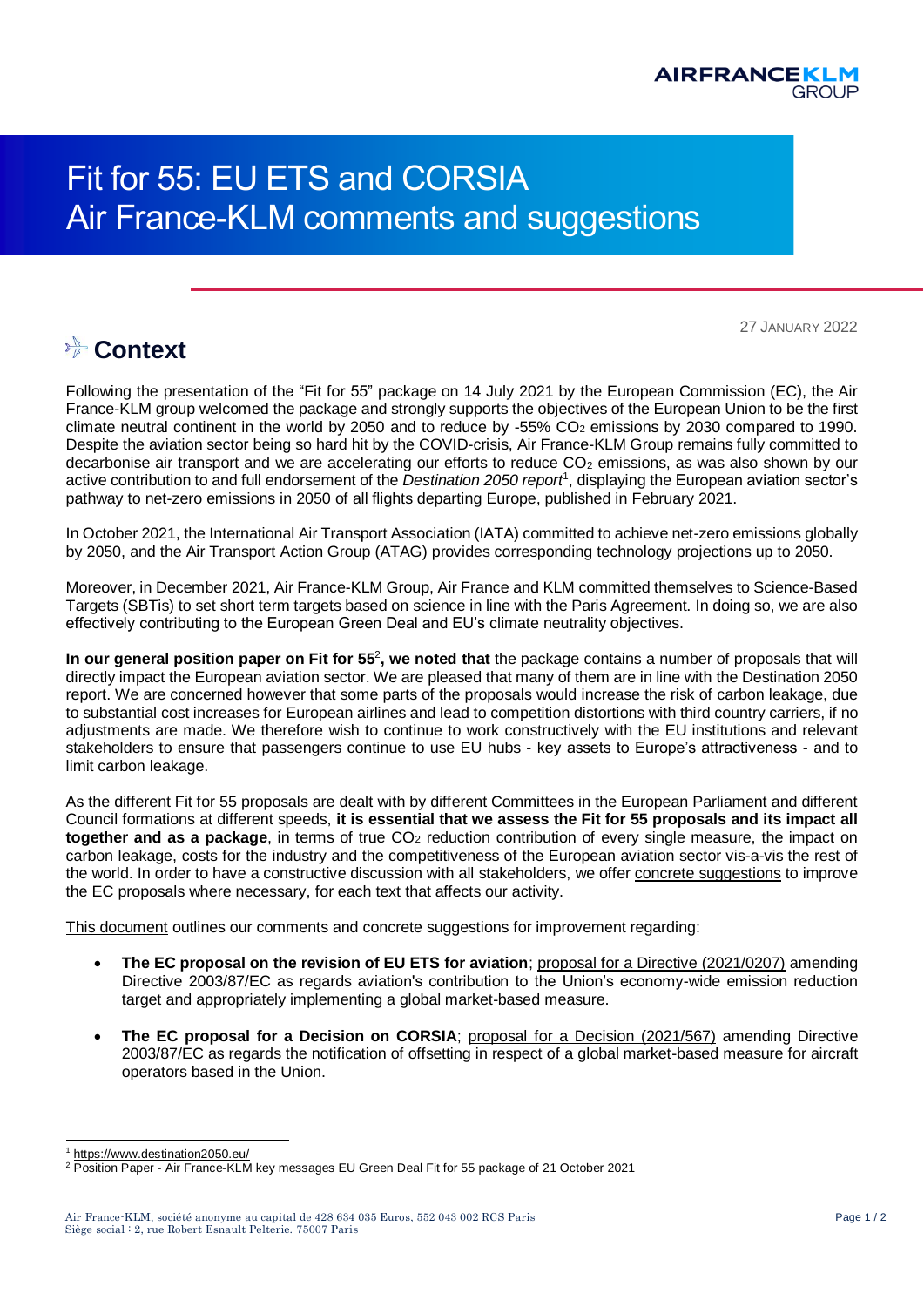## **General comments on the EC proposals to revise EU ETS for aviation and CORSIA**

Aviation has been part of the European Emission Trading System (EU ETS) for intra-EEA flights **since 2012**. As such, **EU ETS is an efficient market-based measure that provides a clear signal to reduce CO<sup>2</sup> emissions**. Especially in the next 10-15 years, EU ETS will continue to be key to reduce CO<sub>2</sub> emissions from European aviation. Reliance on economic measures will be reduced over time as breakthrough technologies become more widely available, leaving residual emissions to be addressed through carbon removals.

At the same time, the EC is now proposing a complete phase out of all free allowances for aviation already by 2027, combined with a sharp increase of the linear reduction factor (LRF) from -2.2% to - 4.2% per year, which **will lead to steep cost increases for EU airlines in the next years**. Especially as already now EU ETS carbon prices have risen from 25 euro per tonne at the end of 2020 to 90 euro at the end of 2021. These are costs which non-EU carriers operating on the same markets do not incur. When European aviation becomes more expensive than non-EU competition, without balancing measures, traffic flows would move outside of the EU and CO<sub>2</sub> emissions would merely shift elsewhere, i.e. lead to **carbon leakage,** instead of reducing them, which must be our common goal. In fact, as a result of carbon leakage, CO<sub>2</sub> emissions can even increase due to longer journeys around Europe. This makes it even more important to improve the EC proposals and to restore the balance and to adopt flanking measures in the context of the proposed ETS revision to avoid carbon leakage and safeguard fair competition with non-EU carriers from other parts of the world that are not subject to similar environmental regulation. It is essential for EU carriers and EU hubs to retain passengers, remain competitive, provide connectivity and not put European jobs at risk. We must work on this together to effectively decarbonise the aviation sector, which is a truly global sector.

In this context, **we regret to see that the current ETS proposal lacks parallel measures or new instruments to avoid carbon leakage**. This is surprising as other sectors that operate internationally and also face fierce global competition and are equally subject to a phase out of free allowances, as proposed by the EC, such as the steel, cement and chemical sectors, *do* fall under the EC proposal for a Carbon Border Adjustment Mechanism (CBAM), which is meant to uphold the international level playing field. By contrast **aviation is not covered by the CBAM proposal** nor is any other measure to the same effect foreseen. This is remarkable as **aviation is considered to be highly sensitive to carbon leakage, as was concluded by a recent AFEP study, being the 4th most exposed sector to carbon leakage**. 3

When aviation was incorporated into the EU ETS in 2012, it was decided that a number of free allowances would be allocated to EU airlines precisely to continue to be able to compete globally with non-EU carriers that do not fall under this European system. Taking free allowances away, without considering the distortive effect, would nullify vested policy. In the specific context of recovery from the COVD-19 crisis, the revision of the EU ETS must be done prudently in order to preserve a global level playing field as much as possible.

Moreover, Air France-KLM believes that it is essential that the **revenues of EU ETS** are actually used to achieve *insector* decarbonisation in the future, for example by funding the scale-up of Sustainable Aviation Fuels (SAF) production in Europe to make these fuels more affordable, targeted research and innovation in low carbon technologies and engine and aircraft improvements and/or to support energy-related projects and carbon capture development. This is not happening at the moment and does not help the sector in its green transition. We need to ensure that there is sufficient investment already today in the technologies which will help airlines decarbonise tomorrow, preferably in the short and medium term. The extension of the *ETS Innovation Fund* should include support for Contracts-for-Difference (CfD), notably to increase the attractiveness of SAF.

We underline that the value of a cap-and-trade system such as the ETS resides in its capacity to provide long-term certainty on the abatement curve, while offering the possibility to hedge against unforeseen fluctuations in the ETS price on sufficiently liquid and deep carbon markets. Measures to prevent financial speculation in European carbon markets should be considered, if disorderly trading or abusive behaviour is identified in the market.

l <sup>3</sup> [AFEP study](https://afep.com/wp-content/uploads/2021/01/Trade-and-Climate-Change-Quantitative-Assessment-of-the-Best-Policy-Tools.pdf) "Trade & Climate Change", 2020.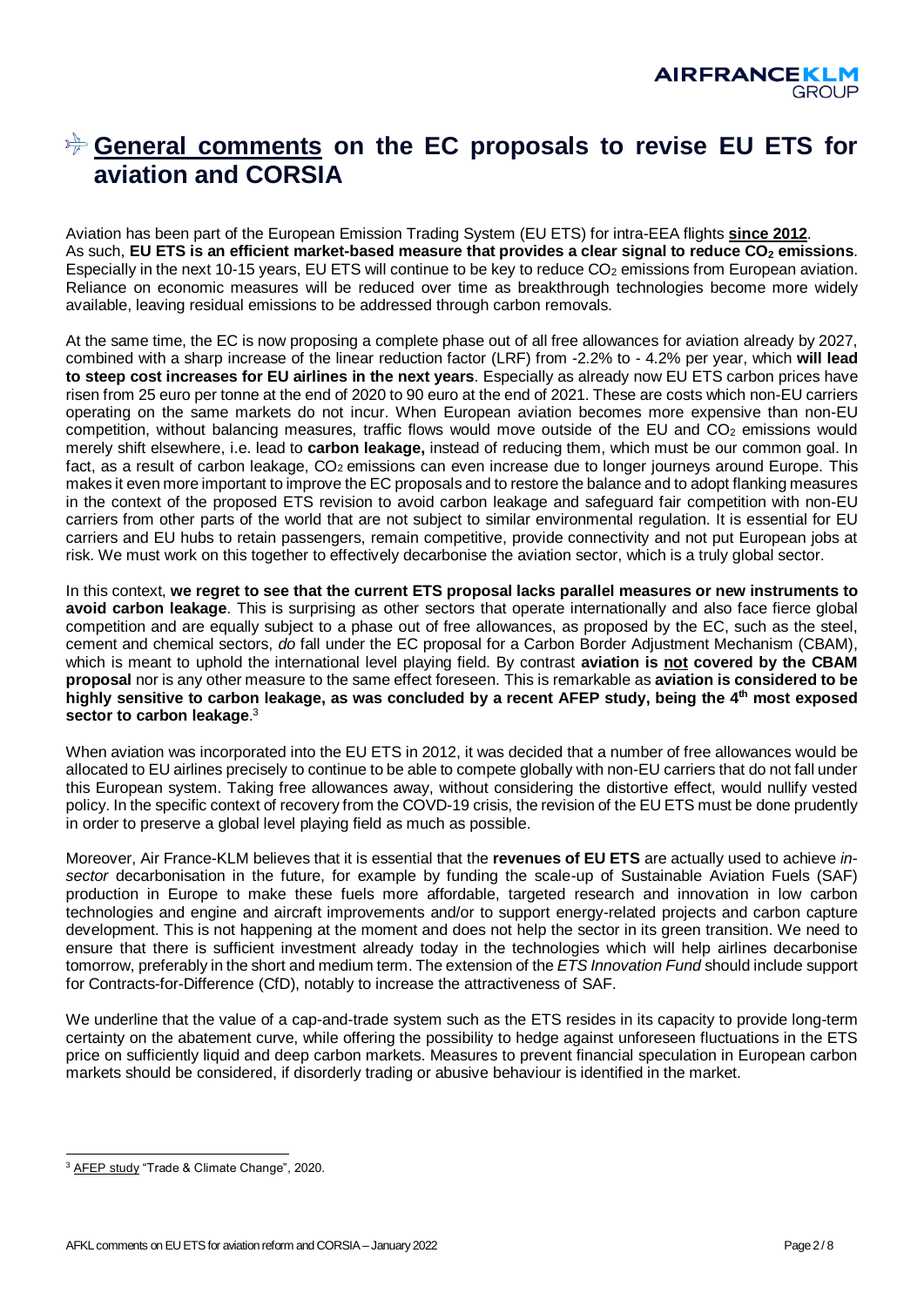#### **Possible solutions to restore the international level playing field distorted by the ETS proposal**

While we fully support effective EU measures that help the sector to become more sustainable and reduce its CO<sub>2</sub> emissions, the EU ETS revision as proposed by the Commission will lead to significant extra costs for EU airlines. For Air France-KLM Group the cost of ETS compliance will be 10 times (!) as high in 2030 compared to 2019. For Air-France KLM Group the costs would reach about 430 million euro per year in 2030.4

It is important to stress that EU ETS applies to intra-EEA flights only. Flights which start in the EU and end outside the EU are excluded from the EU ETS. Accordingly, feeder flights to hubs outside the EU enjoy a financial advantage. Due to their geographical proximity to the EU, airlines and hubs in Turkey, the UK (if policy would disalign following Brexit) as well as the Near and Middle East in particular benefit from this unequal treatment. Yet, we regret to see insufficient measures to rebalance this heavy distortive impact for EU airlines in the Fit for 55 package. We need adequate EU measures to counter the increasing imbalance with non-EU carriers.

We believe these are possible solutions - which can be used in complementary manner - to level the playing field and help to avoid carbon leakage:

#### **1. Retention of a number of free allowances in EU ETS until the level playing field is restored**

Allowances should be allocated to reflect the timeframe expected to see significant uptake of decarbonisation technologies in the sector - according to the EC's own assessments; this is not expected before 2030 for a significant uptake of SAFs and only 2035 for the deployment of transformative propulsion technologies. Furthermore, it is important to note that modifying the share of allowances auctioned will have no impact on  $CO<sub>2</sub>$ emissions. Under a cap-and-trade mechanism, the climate benefit is defined by the cap, not by the level of auctioning. If the auctioning of allowances generates revenues for EU and EFTA Members States, it does not lead to an additional mitigation in  $CO<sub>2</sub>$  emissions from aviation unless the revenue from such auctioning is reinvested into the development or deployment of aviation decarbonisation technologies. Free allocation is an established means to prevent competitive distortion and carbon leakage. Moreover, shifting the total phase out from the start of 2027 to 2030 or 2035 gives other parts of the world – such as the UK which is considering a SAF mandate and has an own ETS too, or Turkey and others – time to also put in place similar climate mitigation legislation, which also decreases the competitiveness gap between EU and non-EU airlines. It is fine if the EU sprints, but then at least the rest of the world needs to run as well.

If no new policy solution is found to uphold the level playing field for the European aviation sector, free allowances - put in place precisely for this purpose - must be retained.

#### **2. An** *EU ETS Fair Competition Correction* **for transfer passengers on European feeder flights that continue their journey from/via an EU hub to non-EU destinations**

The risk of carbon leakage caused by significant price difference could be addressed by introducing a compensation mechanism targeting only the fraction of traffic actually exposed to this risk. These modifications could be achieved without reducing the overall CO<sub>2</sub> emission reduction ambitions or limiting the effectiveness of the EU ETS. A formula can be used to calculate the compensation/correction for airlines. In a first step, all airlines report annually the total amount of passengers, who transfer via an EU-hub to an extra-EU destination. Via such a formula, fuel consumption is allocated to individual passengers, and the outcome of such a formula shows the compensation/correction that an airline should receive on the basis of traffic that is actually exposed to the risk of carbon leakage. The payment of this compensation could be done in the form of "*EU ETS fair competition allowances*". For this solution to be workable, we need a simple and uniform solution to calculate, report and verify this, using standardised percentages of transferring passengers (totals) instead of a per flight approach to avoid heavy administrative burden and unworkable reporting and auditing obligations. *See our concrete suggestion for a new article to be included in the EU ETS proposal in the "specific comments" section below.*

#### **3. Inclusion in CBAM, or a separate (similar) operational proposal for aviation**

A Carbon Border Adjustment Mechanism (CBAM) may be an effective method to equalise distortions of competition with non-EU companies competing on the same markets. For goods, a tax is usually levied as a compensatory mechanism. The CBAM or a similar control principle could help to level the international level playing field for aviation, as it would then be applied to airlines that operate out of the EU via non-EU hubs, but are not subject to the ETS. We are welcoming the possibility offered by the Commission to study the extension

l <sup>4</sup> Based on 106€/t CO2 hypothesis.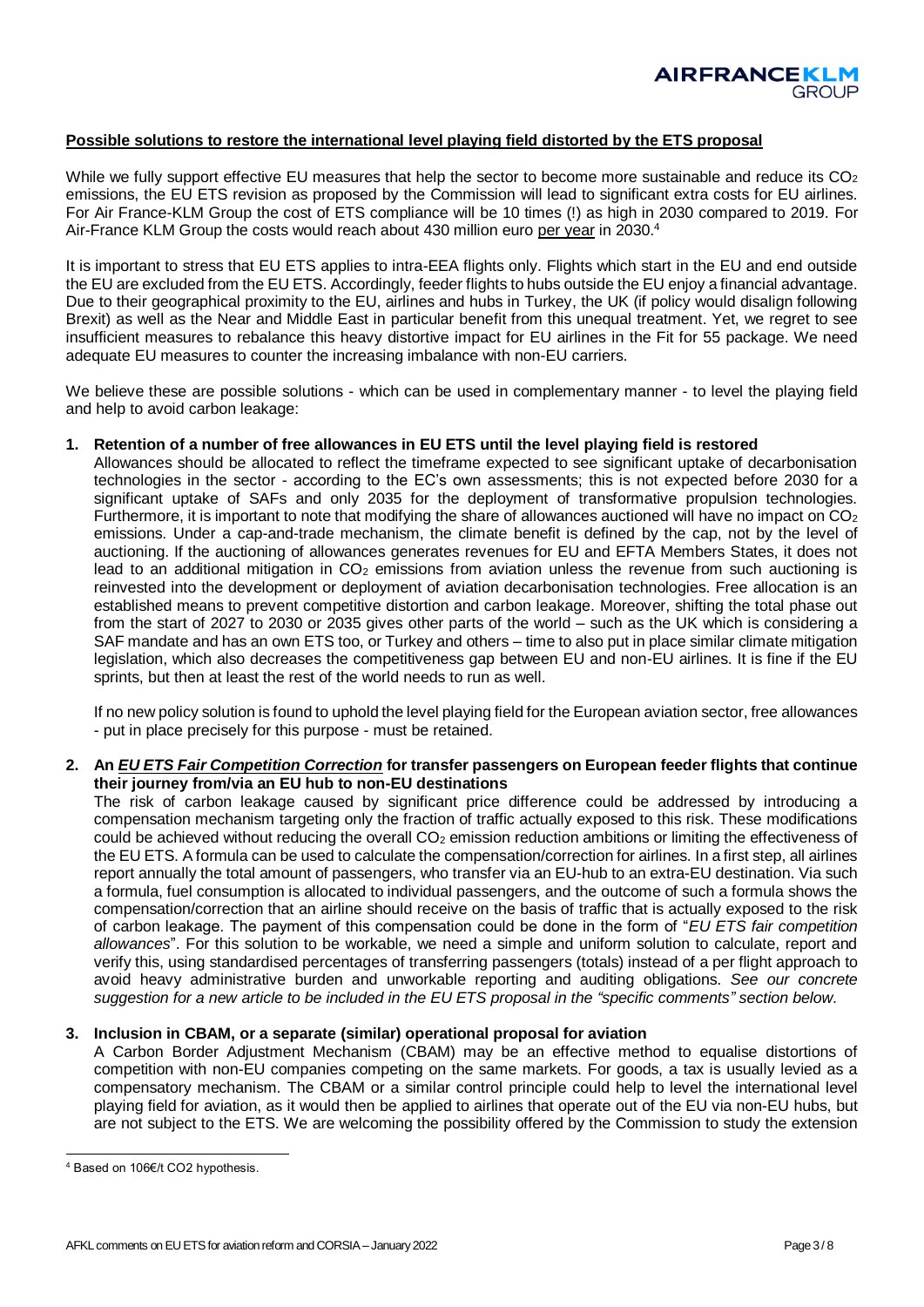

of CBAM to transportation services during the first years of implementation of the mechanism, and will firmly support such initiative towards inclusion, with stronger, more concrete wording.

#### **4. Integrate environmental compliance in the EU comprehensive air transport agreements**

In principle, air transport agreements could allow for the integration of environmental standards similar to those applicable in the EU. EU comprehensive air transport agreements that have not yet been signed or pending bilateral agreements could therefore be amended accordingly. By doing so, flights by third country airlines feeding into their non-EEA hubs would be integrated into the EU ETS or apply a similar, equivalent system on a mandatory basis. For existing agreements, the Joint Committees could also work towards their subsequent inclusion in the EU ETS or introduce similar, equivalent systems and standards, although this will be an extremely difficult process. New negotiating mandates for future comprehensive air transport agreements should include a provision on ensuring compliance with the EU environmental requirements for international aviation.

Of course, aviation is a truly global industry and therefore its  $CO<sub>2</sub>$  emissions can be best addressed at global level to be most effective and fair to all. Therefore Air France-KLM strongly believes that:

#### **5. We need to set strong global targets for aviation**

Air France-KLM encourages the wider adoption of more ambitious decarbonisation targets at ICAO level to effectively reduce CO<sub>2</sub> emissions, including increasing the ambitions of CORSIA, and related actions such as the long-term global aspirational goal for international aviation (LTAG), to be agreed at the ICAO Assembly in the second half of 2022. Air France-KLM also encourages ICAO to set intermediate goals that are in line with the Paris Agreement and follow Europe's climate ambitions. A global carbon price is a driver for good, effective and even progress. If it is achieved, it will incentivise decarbonisation cost-effective for all players, provide clarity and a truly common mission. A global carbon pricing system would help to gradually close the gap in ambition between the EU and the rest of the world as we all decarbonise our sector. This also includes the possibility of introducing **a worldwide SAF blending mandate**. To the contrary, a unilateral decision to expand the scope of EU ETS to non-EU destinations will pose a serious threat to this global objective as it will preclude any global negotiation. We are therefore against any extension of the application of the EU ETS geographical scope.

#### **6. The global UN-system CORSIA needs to be strengthened**

Ensuring strong sustainability criteria for offsets will be crucial for the credibility of the sector and of instruments such as CORSIA. In line with UN goals, these credits should be truly sustainable and without any compromise, notably when it comes to impact on deforestation or food/feed supplies. Internationally agreed standards following these sustainability principles need to be agreed upon. CORSIA should be stimulating reduction instead of offsetting. If offsets are allowed even when they do not result in genuine and additional emissions reduction, then the scope to compensate for growth in the aviation sector will be limited and the scheme will be undermined.

**Implementing CORSIA in Europe**: EU participation in CORSIA is pivotal for the success of the scheme and its credibility. The EU needs to **respect its multilateral engagement, not endanger the effectiveness of CORSIA** and reconcile the ICAO CORSIA scheme with the EU ETS in a way that does not penalise EU carriers. A hybrid system could be envisaged, where double counting of the same ton of  $CO<sub>2</sub>$  must be avoided.

We need a solution or a combination of such solutions to avoid carbon leakage as a result of the EU ETS proposal, but especially as a result of the cumulative effect of the various Fit for 55 proposals.

The current EC proposals "as is" could jeopardise the economic viability of the European aviation industry and could create a scenario that leaves the grade of connectivity (in terms of frequencies and capacity) into the hands of non-EU carriers. A setback in connectivity would significantly hamper trade, business and leisure activities for each EU Member State, and consequently severely damage the economic well-being of the EU Member States, including job losses as a result of lost traffic through EU hubs.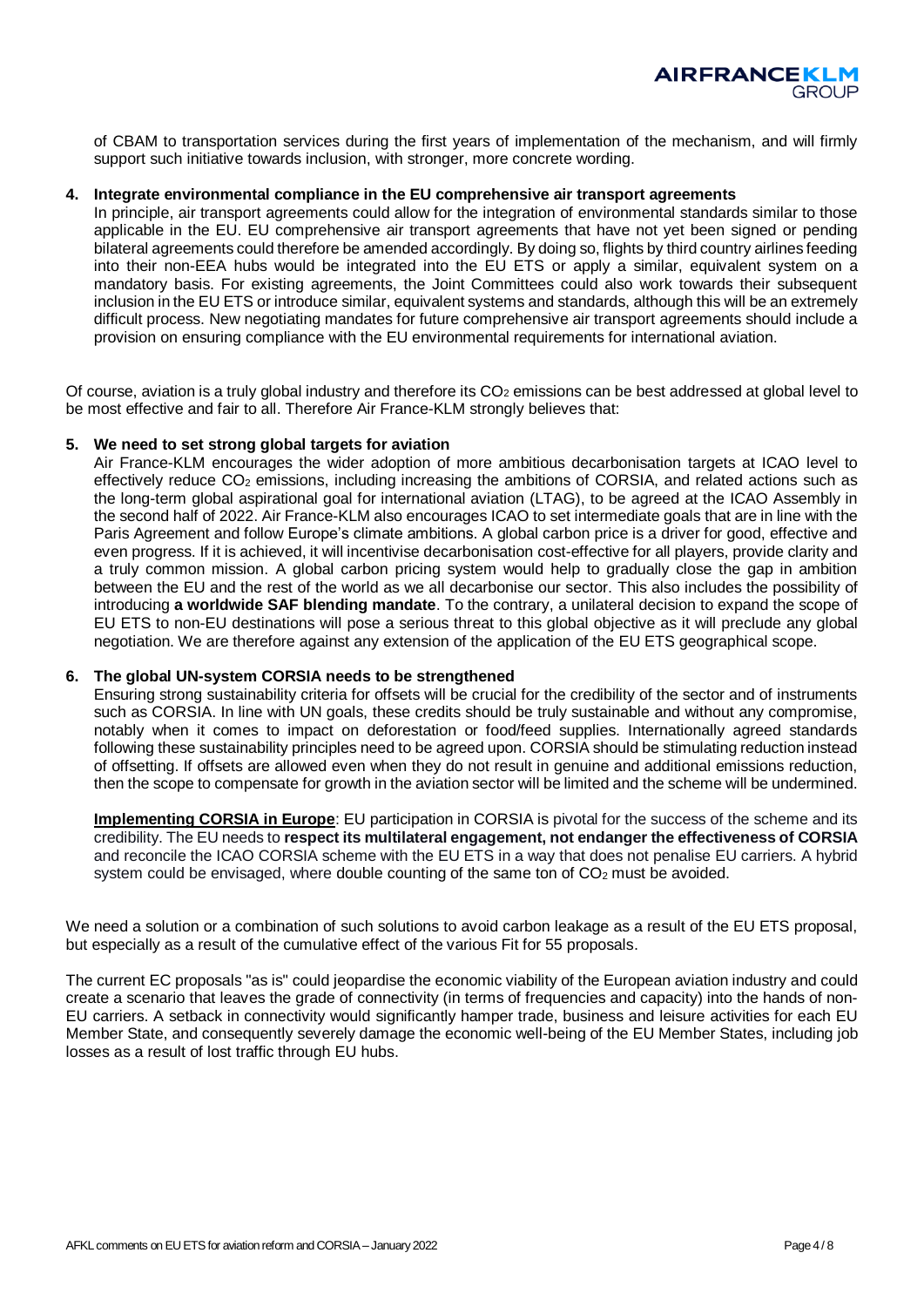

### **Specific comments and suggestions for improving the EU ETS and CORSIA texts**

| <b>Article</b>                                                                                                  | <b>Content</b>                                                                                                                                                                                                                                                                                                                                                                                                                                                                                                                                                                                                                                                                                                                                                                                                                                                                                                                       | <b>Comments</b>                                                                                                                                                                                                                                                                                                                                                                                                                                                                                                                                                                                                                                                                                                                                                                  | <b>Proposal</b>                                                                                                                                                                                                                                                                                                                                                                                                                                                                                                                                                                                                                                                                                                                                                                                                                                                                                                                                                                                                                                                                                               |
|-----------------------------------------------------------------------------------------------------------------|--------------------------------------------------------------------------------------------------------------------------------------------------------------------------------------------------------------------------------------------------------------------------------------------------------------------------------------------------------------------------------------------------------------------------------------------------------------------------------------------------------------------------------------------------------------------------------------------------------------------------------------------------------------------------------------------------------------------------------------------------------------------------------------------------------------------------------------------------------------------------------------------------------------------------------------|----------------------------------------------------------------------------------------------------------------------------------------------------------------------------------------------------------------------------------------------------------------------------------------------------------------------------------------------------------------------------------------------------------------------------------------------------------------------------------------------------------------------------------------------------------------------------------------------------------------------------------------------------------------------------------------------------------------------------------------------------------------------------------|---------------------------------------------------------------------------------------------------------------------------------------------------------------------------------------------------------------------------------------------------------------------------------------------------------------------------------------------------------------------------------------------------------------------------------------------------------------------------------------------------------------------------------------------------------------------------------------------------------------------------------------------------------------------------------------------------------------------------------------------------------------------------------------------------------------------------------------------------------------------------------------------------------------------------------------------------------------------------------------------------------------------------------------------------------------------------------------------------------------|
| <b>Article 1 phasing</b><br>out of free<br><i>allowances</i><br><i>(amending</i><br>Article 3c and d)           | (a) paragraph 1 is replaced by the<br>following: '1. In 2024, 25% of the<br>quantity of allowances in respect of<br>which free allocation would have taken<br>place as published in accordance with<br>Article 3c shall be auctioned.', (b) the<br>following paragraph 1a, 1b, 1c and 1d<br>are added: '1a. In 2025, 50% of the<br>quantity of allowances in respect of<br>which free allocation would have taken<br>place in that year, calculated from the<br>publication in accordance with Article<br>3c shall be auctioned. 1b. In 2026,<br>75% of the quantity of allowances in<br>respect of which free allocation would<br>have taken place in that year,<br>calculated from the publication in<br>accordance with Article 3c shall be<br>auctioned. 1c. As from 1 January 2027,<br>all of the quantity of allowances in<br>respect of which free allocation would<br>have taken place in that year shall be<br>auctioned.', | <b>Effective decarbonisation solutions</b><br>for aviation will only become<br>available at scale from 2030. Air<br>France-KLM therefore proposes to<br>prolong the total phasing out of<br>free allocations for aviation<br>emissions until 2030 and to<br>subsequently tie the share of<br>emissions eligible for free<br>allocations to the share of<br>quaranteed available<br>decarbonisation solutions such as<br>Sustainable Aviation Fuels (SAF)<br>on the EU market as per the<br>ReFuelEU SAF blending mandate<br>proposal Article 13 and Annex I. A<br>later phase out also gives other<br>non-EU countries time to<br>implement similar climate<br>legislation to meet the goals of the<br>Paris Agreement, be it their own<br>EU ETS or SAF mandate for<br>example. | Proposed amendments:<br>In 2024, 15% of the quantity of<br>allowances in respect of which free<br>allocation would have taken place as<br>published in accordance with Article 3c<br>shall be auctioned.<br>1a. From 2025 to 2029, 50% of the<br>quantity of allowances in respect of<br>which free allocation would have taken<br>place in that year, calculated from the<br>publication in accordance with Article<br>3c shall be auctioned.<br>1c. As from 1 January 2030, all of the<br>quantity of allowances in respect of<br>which free allocation would have taken<br>place in that year shall be auctioned.                                                                                                                                                                                                                                                                                                                                                                                                                                                                                          |
| Article 10a on<br>the use of<br><i>revenues</i><br>generated from<br>the auctioning of<br><b>ETS allowances</b> | '4. Member States shall determine the<br>use of revenues generated from the<br>auctioning of allowances covered by<br>this Chapter, except for the revenues<br>established as own resources in<br>accordance with Article 311(3) of the<br>Treaty and entered in the general<br>budget of the Union. Member States<br>shall use the revenues generated from<br>the auctioning of allowances in<br>accordance with Article 10(3).                                                                                                                                                                                                                                                                                                                                                                                                                                                                                                     | It is essential that the revenues of<br>EU ETS are actually used to<br>implement in-sector<br>decarbonisation in the future, for<br>example by funding the scale-up<br>of SAF production in Europe to<br>make these fuels more affordable,<br>targeted research and innovation<br>or to support energy-related<br>projects and carbon capture<br>development. We need to ensure<br>that there is sufficient investment<br>already today in the technologies<br>which will help airlines<br>decarbonise tomorrow.                                                                                                                                                                                                                                                                 | Member States shall use no less than<br>the full amount of the aviation<br>allowances auction revenues to<br>support aviation decarbonisation<br>efforts and technologies reducing<br>greenhouse gas emissions from<br>aviation, and in particular the<br>deployment of SAFs. The Innovation<br>Fund shall dedicate particular attention<br>to aviation related projects. The<br>Revenues referred to in Article 21(2) of<br>the Proposal ReFuel EU Regulation<br>(EU) shall be allocated to the<br><b>Innovation Fund.</b><br>Proposed amendment:<br>Member States shall determine the<br>use the full amount of revenues<br>generated from the auctioning of<br>allowances covered by this Chapter<br>for decarbonisation and<br>sustainability purposes in the<br>sector concerned; except for the<br>revenues established as own<br>resources in accordance with Article<br>311(3) of the Treaty and entered in the<br>general budget of the Union, shall<br>also be used for these purposes.<br>Member States shall use the full<br>amount of revenues generated from<br>the auctioning of allowances in |

accordance with Article 10(3).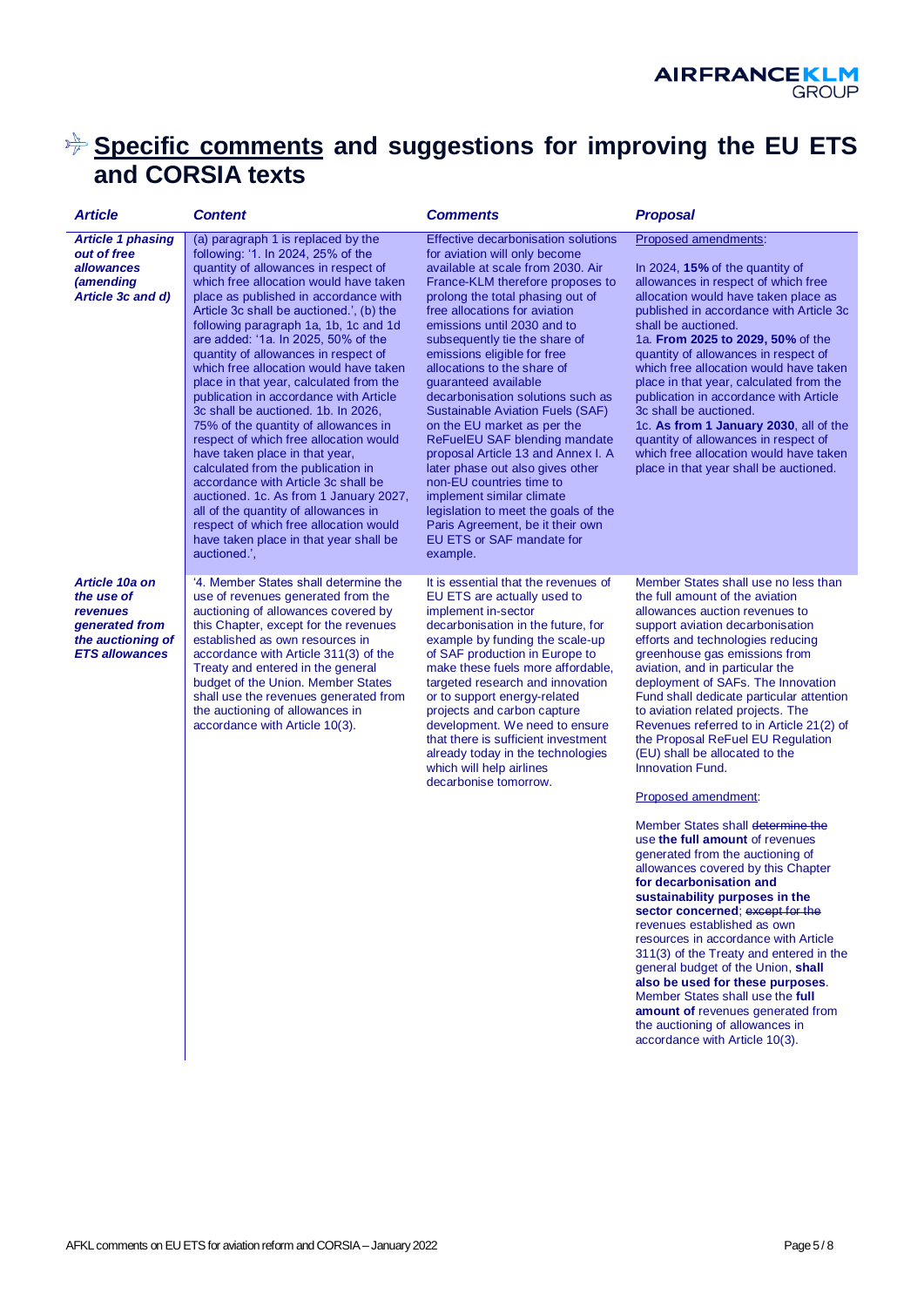

| <b>Article</b>                                                                       | <b>Content</b>                                                                                                                                                                                                                                                                                                                                                                                                                                                           | <b>Comments</b>                                                                                                                                                                                                                                                                                                                                                                                                                                                                                                                                                                                                                                                                                                                                                                                                                                                                                          | <b>Proposal</b>                                                                                                                                                                                                                                                                                                                                                                                                                                                                                                                                                                                                                                                                                                                                                                                                                                                                                                                                                                                                                                                                                                                                                                                                                                                                                                                                                                                                                                       |
|--------------------------------------------------------------------------------------|--------------------------------------------------------------------------------------------------------------------------------------------------------------------------------------------------------------------------------------------------------------------------------------------------------------------------------------------------------------------------------------------------------------------------------------------------------------------------|----------------------------------------------------------------------------------------------------------------------------------------------------------------------------------------------------------------------------------------------------------------------------------------------------------------------------------------------------------------------------------------------------------------------------------------------------------------------------------------------------------------------------------------------------------------------------------------------------------------------------------------------------------------------------------------------------------------------------------------------------------------------------------------------------------------------------------------------------------------------------------------------------------|-------------------------------------------------------------------------------------------------------------------------------------------------------------------------------------------------------------------------------------------------------------------------------------------------------------------------------------------------------------------------------------------------------------------------------------------------------------------------------------------------------------------------------------------------------------------------------------------------------------------------------------------------------------------------------------------------------------------------------------------------------------------------------------------------------------------------------------------------------------------------------------------------------------------------------------------------------------------------------------------------------------------------------------------------------------------------------------------------------------------------------------------------------------------------------------------------------------------------------------------------------------------------------------------------------------------------------------------------------------------------------------------------------------------------------------------------------|
| Article 3C (7) on<br>outermost<br>regions                                            | By way of derogation from Articles<br>$12(2a)$ , $14(3)$ and Article 16, Member<br>States shall consider the requirements<br>set out in those provisions to be<br>satisfied and shall take no action<br>against aircraft operators in respect of<br>emissions taking place until 2030 from<br>flights between an aerodrome located<br>in an outermost region of a Member<br>State and an aerodrome located in the<br>same Member State outside that<br>outermost region. | We have a joint responsibility to<br>ensure a just transition and that<br>lower income customers are not<br>categorically locked out from air<br>travel due to increased costs of<br>flying. Measures must address<br>risks of cutting off remote regions<br>or citizens who depend on smaller<br>airports and less developed<br>infrastructures. More attention<br>should be paid to the negative<br>impact of the proposed reform on<br>less-connected European<br>regions which have less transport<br>alternatives and rely on air<br>transport for education, training,<br>goods and services. Moreover, it is<br>unclear today what the possibility<br>will be to produce SAF in<br>outermost regions, therefore not<br>proposing a serious alternative to<br>fossil energy from those parts of<br>the Union in the midterm.                                                                       | Proposed amendment:<br>By way of derogation from Articles<br>$12(2a)$ , $14(3)$ and Article 16, Member<br>States shall consider the requirements<br>set out in those provisions to be<br>satisfied and shall take no action<br>against aircraft operators in respect of<br>emissions taking place until 2035 from<br>flights between an aerodrome located<br>in an outermost region of a Member<br>State and an aerodrome located in the<br>same Member State outside that<br>outermost region.                                                                                                                                                                                                                                                                                                                                                                                                                                                                                                                                                                                                                                                                                                                                                                                                                                                                                                                                                       |
| <b>Article 3</b><br>allocation of<br>allowances for<br>aviation and<br><b>RFNBOS</b> |                                                                                                                                                                                                                                                                                                                                                                                                                                                                          | To further promote SAFs,<br>renewable fuels of non-biological<br>origin (RFNBOs) and recycled<br>carbon fuels (RCFs) whose prices<br>will remain multiple times higher<br>than that of conventional fuel in<br>the foreseeable future, aircraft<br>operators covered under the ETS<br>Directive shall receive free<br>allocation when using SAFs and<br>renewable fuels of non-biological<br>origin or recycled carbon fuels for<br>activities covered under this<br>Directive.<br>Mirroring the US federal and state-<br>level tax credits, loan quarantees,<br>grants and support for carbon<br>capture and storage (CCS)<br>establishing the U.S. as the most<br>advantageous region of the world<br>to produce and use SAF <sup>5</sup> , this<br>proposal would equip the<br>European sustainable fuel industry<br>and European airlines with the tool<br>to better compete on the global<br>stage. | Proposed amendments:<br>a) RFNBOs and recycled carbon fuels<br>supplied to the aviation should receive<br>the double amount of free allowances<br>according to either subparagraph (a).<br>SAF that comply with the sustainability<br>criteria defined in the RED for biological<br>origin should be attributed with zero<br>emissions under the EU-ETS scheme.<br>SAF that comply with the sustainability<br>criteria defined in the RED for non-<br>biological origin and recycled carbon<br>fuels should be treated as 100% net<br>positive emissions under the EU-ETS<br>scheme.<br>b) The amount of allocation received<br>should be equal to one allowance per<br>tonne of CO2 saved through SAFs and<br>two per renewable fuels of non-<br>biological origin and recycled carbon<br>fuels equivalent to 3,16 allowances for<br>per tonne of SAF and 6,32 per ton of<br>renewable fuel of non-biological origin<br>and recycled carbon fuel.<br>c) The quantity of allowances should<br>be proportionate to the total<br>greenhouse gas emissions saved<br>according to the treatment of these<br>fuels under Directive (EU) 2018/2001<br>and the implementing acts in Article<br>14(1) of the ETS directive.<br>b) For a transitional period until the<br>implementing acts referred to in Article<br>14 (1) enter into force renewable fuels<br>of non-biological origin and recycled<br>carbon fuels should be rated with zero<br>emissions. |

l

<sup>&</sup>lt;sup>5</sup> Sustainable Skies Act bill, introducing tax credits for SAF production, May 2021, <u>link</u>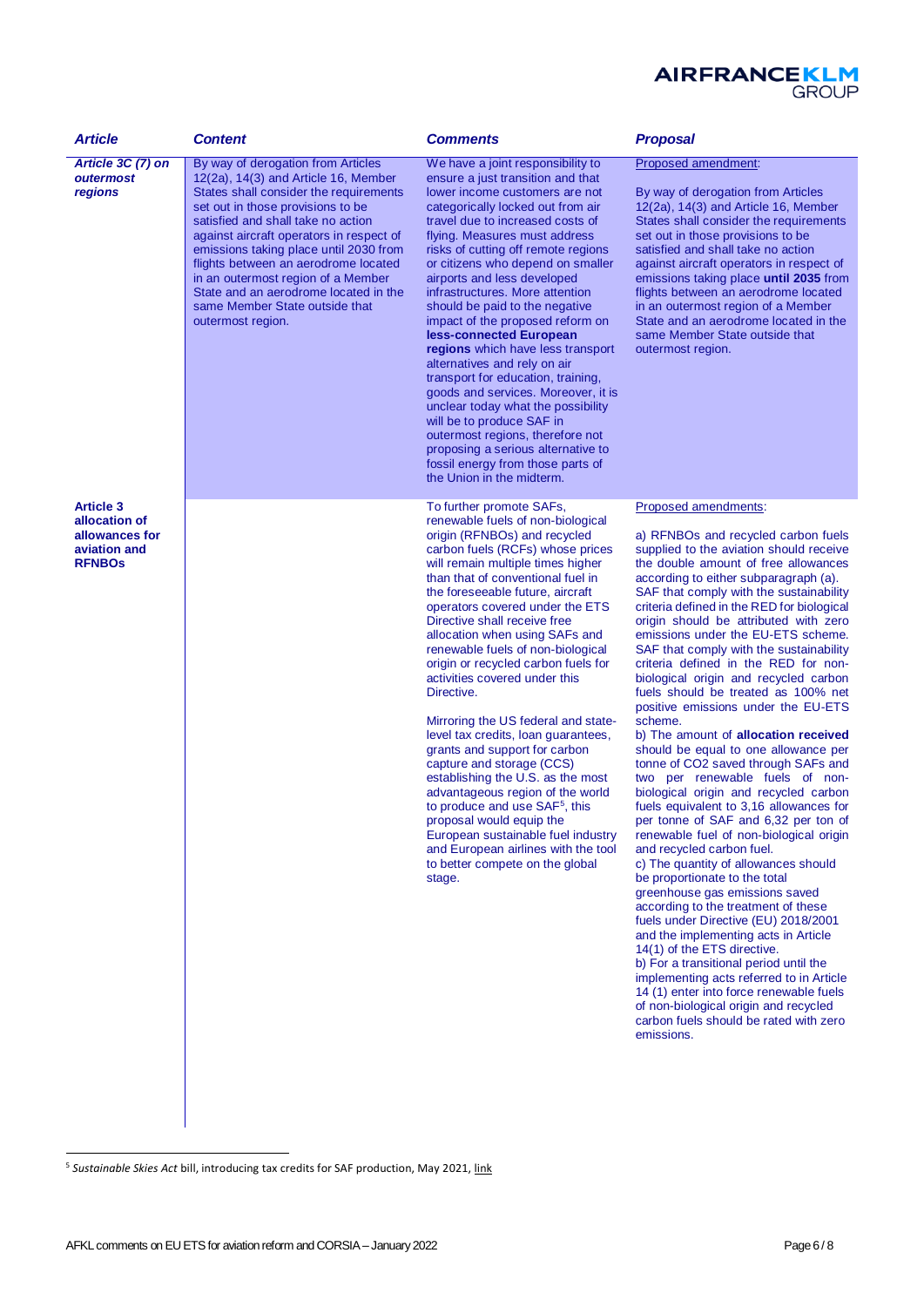

| <b>Article</b>                                                                                                                                                                                                                          | <b>Content</b>                                                                                                                     | <b>Comments</b>                                                                                                                                                                                                                                                                                                                                        | <b>Proposal</b>                                                                                                                                                                                                                                                                                                                                                                                                                                                                                                                                                                                                                                                                                                                                                                                                                                                                                                                                                                                                                                                                                                                                                                                                                                               |
|-----------------------------------------------------------------------------------------------------------------------------------------------------------------------------------------------------------------------------------------|------------------------------------------------------------------------------------------------------------------------------------|--------------------------------------------------------------------------------------------------------------------------------------------------------------------------------------------------------------------------------------------------------------------------------------------------------------------------------------------------------|---------------------------------------------------------------------------------------------------------------------------------------------------------------------------------------------------------------------------------------------------------------------------------------------------------------------------------------------------------------------------------------------------------------------------------------------------------------------------------------------------------------------------------------------------------------------------------------------------------------------------------------------------------------------------------------------------------------------------------------------------------------------------------------------------------------------------------------------------------------------------------------------------------------------------------------------------------------------------------------------------------------------------------------------------------------------------------------------------------------------------------------------------------------------------------------------------------------------------------------------------------------|
| Recital 14a (new)                                                                                                                                                                                                                       | To be introduced in the text: An EU ETS                                                                                            | The EU ETS needs an equal                                                                                                                                                                                                                                                                                                                              | Proposed amendments:                                                                                                                                                                                                                                                                                                                                                                                                                                                                                                                                                                                                                                                                                                                                                                                                                                                                                                                                                                                                                                                                                                                                                                                                                                          |
|                                                                                                                                                                                                                                         | <b>Fair Competition Correction for transfer</b><br>passengers on European feeder flights<br>that continue their journey from an EU | treatment of intercontinental<br>transfer passengers, regardless of<br>whether passengers transfer in or                                                                                                                                                                                                                                               | Recital 14a (new)                                                                                                                                                                                                                                                                                                                                                                                                                                                                                                                                                                                                                                                                                                                                                                                                                                                                                                                                                                                                                                                                                                                                                                                                                                             |
| Article 1(2)c<br>(amending<br><b>Directive</b><br>2003/87/EC<br>Article 3d(2))<br><b>Introducing EU</b><br><b>ETS Fair</b><br><b>Competition</b><br><b>Correction to</b><br>avoid carbon<br>leakage and<br>distortion of<br>competition | hub to non-EU destinations                                                                                                         | outside Europe. This would<br>prevent carbon leakage and would<br>lift the severe distortion of<br>competition between European<br>and non-European airlines. Since<br>the cap remains unaffected even if<br>feeder passengers are treated<br>equally, there is no change to the<br>CO2 reduction targets in the<br>emissions trading system.          | In order to ensure uniform conditions<br>for EU airlines and their competitors<br>from third countries, to avoid carbon<br>leakage and distortion of competition,<br>the allowances to be surrendered<br>under the EU ETS must be adjusted to<br>the proportion of EU ETS-costs on<br>intra-EEA flights allocated to<br>passengers transferring to a final<br>destination outside the EU - and vice<br>versa - thereby minimising the risk of<br>passengers selecting flights to their<br>final destination with a transfer at an<br>airport outside the EU.<br><b>Article 1(2)c (amending Directive</b><br>2003/87/EC Article 3d(2))                                                                                                                                                                                                                                                                                                                                                                                                                                                                                                                                                                                                                         |
|                                                                                                                                                                                                                                         |                                                                                                                                    |                                                                                                                                                                                                                                                                                                                                                        | Paragraph 2 is deleted.                                                                                                                                                                                                                                                                                                                                                                                                                                                                                                                                                                                                                                                                                                                                                                                                                                                                                                                                                                                                                                                                                                                                                                                                                                       |
|                                                                                                                                                                                                                                         |                                                                                                                                    |                                                                                                                                                                                                                                                                                                                                                        | Instead the following is inserted:                                                                                                                                                                                                                                                                                                                                                                                                                                                                                                                                                                                                                                                                                                                                                                                                                                                                                                                                                                                                                                                                                                                                                                                                                            |
|                                                                                                                                                                                                                                         |                                                                                                                                    |                                                                                                                                                                                                                                                                                                                                                        | 2) To avoid carbon leakage and<br>distortion of competition, an<br>adjustment mechanism must be<br>adopted for the proportion of EU ETS-<br>costs on intra-EEA flights allocated to<br>passengers transferring to a final<br>destination outside the EU and vice<br>versa. This adjustment mechanism is<br>calculated as follows per airline:<br>a. In accordance with Annex IV and by<br>31 March of each year, airlines<br>operating flights where the Treaty<br>applies, report to the National<br><b>Competent Authority and the Verifier</b><br>for every city pair the annual fuel<br>consumption on individual connections<br>and the ratio of the number of<br>passengers with connecting flights into<br>or out of the EEA ("transfer<br>passengers") to the total number of<br>passengers on this connection<br>("passengers");<br>b. The adjustment for each city pair<br>equals: (number of transfer<br>passengers / total number of<br>passengers) x fuel consumption x<br>emission factor;<br>c. The cumulative amount of this<br>adjustment for all city pairs together is<br>deducted from the total amount of<br>verified emissions for which the<br>corresponding allowances are to be<br>surrendered by an airline in that same<br>period. |
| <b>Extra EU</b><br>criteria for<br><b>CORSIA</b><br>offsets-<br><b>Articles 11a</b><br>$(2a-b)$                                                                                                                                         | Articles 11a and 25a on the eligibility of<br><b>CORSIA</b> offset credits authorised for<br><b>EU/EEA/UK carriers</b>             | Limiting the eligibility of CORSIA<br>offset credits authorised for EU<br>carriers would distort the<br>competition vis-à-vis non-<br>European carriers. CORSIA would<br>be made more expensive for EU<br>carriers than for their global<br>competitors if eligible credits are<br>restricted unilaterally. It is<br>essential that all offset credits | Proposed amendments:<br>Article 11a, 2a and 2b should be<br>deleted.                                                                                                                                                                                                                                                                                                                                                                                                                                                                                                                                                                                                                                                                                                                                                                                                                                                                                                                                                                                                                                                                                                                                                                                          |